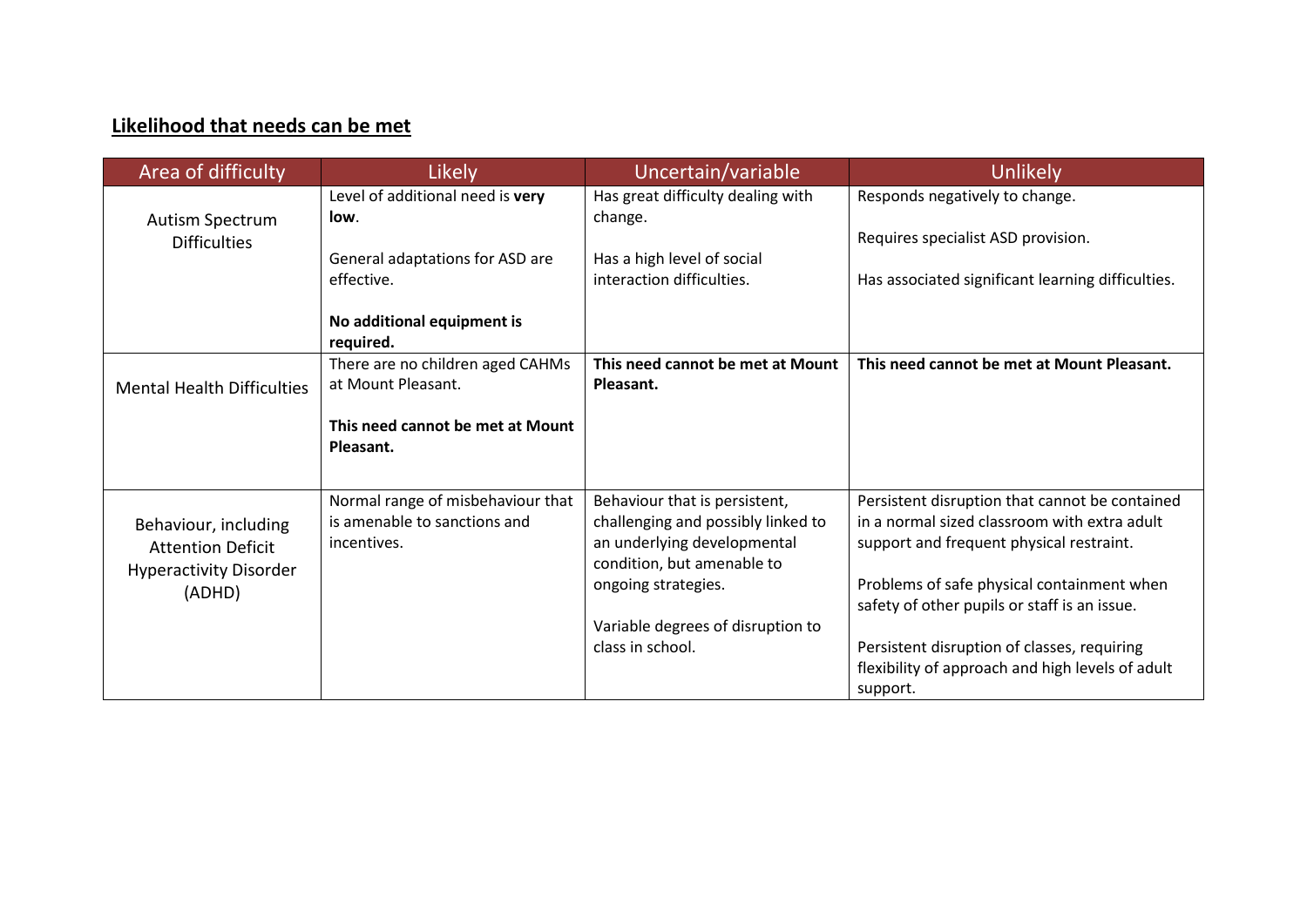| <b>General Learning</b><br><b>Difficulties</b>  | Moderate developmental delay<br>(Moderate Learning Difficulty,<br>MLD) but otherwise socially well<br>adjusted and integrated with peer-<br>group.<br>Child accepts and responds to adult<br>help.<br>No additional equipment is<br>required. | Learning difficulty compounded by<br>difficulties of social adjustment or<br>behaviour.<br>Variable attitude towards adult<br>help. | Complex combinations of learning and<br>adjustment difficulties,<br>Severe Learning Difficulty (SLD), Profound and<br>Multiple Learning Difficulties (PMLD).<br>Above plus resistant or negative attitude<br>towards adult.                         |
|-------------------------------------------------|-----------------------------------------------------------------------------------------------------------------------------------------------------------------------------------------------------------------------------------------------|-------------------------------------------------------------------------------------------------------------------------------------|-----------------------------------------------------------------------------------------------------------------------------------------------------------------------------------------------------------------------------------------------------|
| Area of difficulty                              | <b>Likely</b>                                                                                                                                                                                                                                 | Uncertain/variable                                                                                                                  | <b>Unlikely</b>                                                                                                                                                                                                                                     |
| Vision                                          | No additional equipment is<br>required.                                                                                                                                                                                                       | Mild to moderate visual<br>impairment where training and<br>equipment requirements are<br>straightforward.                          | Moderate visual impairment with additional<br>complications that require regular specialist<br>support.<br>Registered Partially Sighted.<br>Registered Blind.                                                                                       |
| Hearing                                         | Mild to moderate hearing loss,<br>where practical implications are<br>straightforward.<br>No additional equipment is<br>required.                                                                                                             | Moderate hearing loss with<br>additional complications (e.g.<br>impaired language, difficulties of<br>social adjustment).           | Specialist equipment, signing required. (e.g.<br>Makaton)<br>Registered Hearing Impaired.<br>Registered Deaf.<br>Full signing system required (e.g. British Sign<br>Language)                                                                       |
| <b>Specific Learning</b><br><b>Difficulties</b> | Some cases of Dyslexia, Dyscalculia<br>and Dyspraxia.<br>No additional equipment is<br>required.                                                                                                                                              | Some cases of Dyslexia, Dyscalculia<br>and Dyspraxia. Additional<br>complications.                                                  | Children who require additional specialist<br>support (e.g. occupational therapy). Additional<br>complications.<br>Children with long-standing difficulties that are<br>severe and little or no progress has been made,<br>despite intensive input. |
| Mobility and Self-Help                          | No additional equipment is<br>required.                                                                                                                                                                                                       | Able to attend to most but not<br>necessarily all personal mobility                                                                 | Requires services (e.g. occupational therapy,<br>physiotherapy), or facilities (e.g. disabled toilet,                                                                                                                                               |